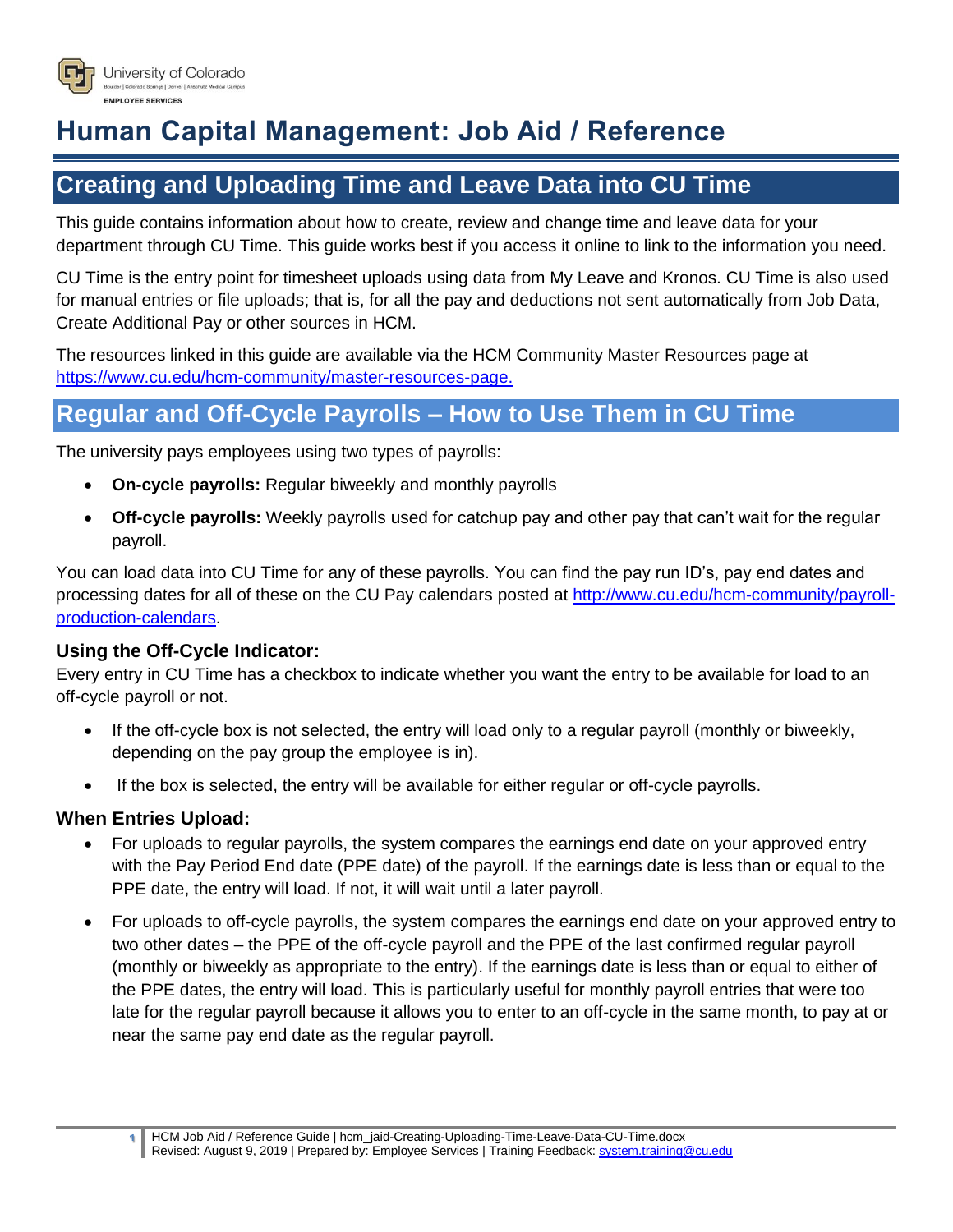## **Methods for Entering Time in CU Time**

The following methods are used to upload data into CU Time:

- My Leave uploads
- Uploads from Kronos, timeclock or other automated time collection methods
- Earnings uploads (Regular Earnings or One-Time Payments)
- Additional one-time payments automatically loaded from ePAR Additional Payments
- Manual entries

## **Step 1: Getting Time and Leave Data from Employees**

The following methods are the most common ways to collect Time and Leave information from departmental employees:

- My Leave (For more information, refer to one of the following step-by-step guides: *My Leave for Employees*, *My Leave for HCM Community Members*, or *My Leave for Managers*. These guides are available from the HCM Community Resources page -- [https://www.cu.edu/hcm-community/master](https://www.cu.edu/hcm-community/master-resources-page)[resources-page](https://www.cu.edu/hcm-community/master-resources-page)
- Kronos, Time Clock or other department process to collect the time electronically
- Paper timesheets

Once the data is collected and approved, proceed with the step related to your data:

- **Step 2:** Uploading Time and Leave from My Leave into CU Time
- **Step 3:** Uploading Non-My Leave Files

### **Step 2: Uploading Time and Leave from My Leave into CU Time**

See the section on Using My Leave to load timesheets to CU Time in the *My Leave for HCM Community Members Step*by-Step Guide at [https://www.cu.edu/hcm-community/sbs-my-leave-hcm-community-members.](https://www.cu.edu/hcm-community/sbs-my-leave-hcm-community-members)

### **Step 3: Uploading Non-My Leave Files**

If you are uploading any file or entering data not generated in My Leave, see the appropriate step in the list below to continue:

- 3a: Uploading Kronos, Time Clock or other timesheet automated files
- 3b: Data entry via Regular Earnings or One-Time Pay uploads
- 3c: Additional payments entered via ePAR
- 3e: Entering time manually

### **Step 3a: Uploading Kronos or Other Timesheet Automated Files**

If your department uses a time clock or another electronic or manual process, you can upload the data into CU Time. Refer to [Uploading Time Collection Files Step-by-Step Guide](https://www.cu.edu/docs/sbs-uploading-time-collection-files) for more informaition.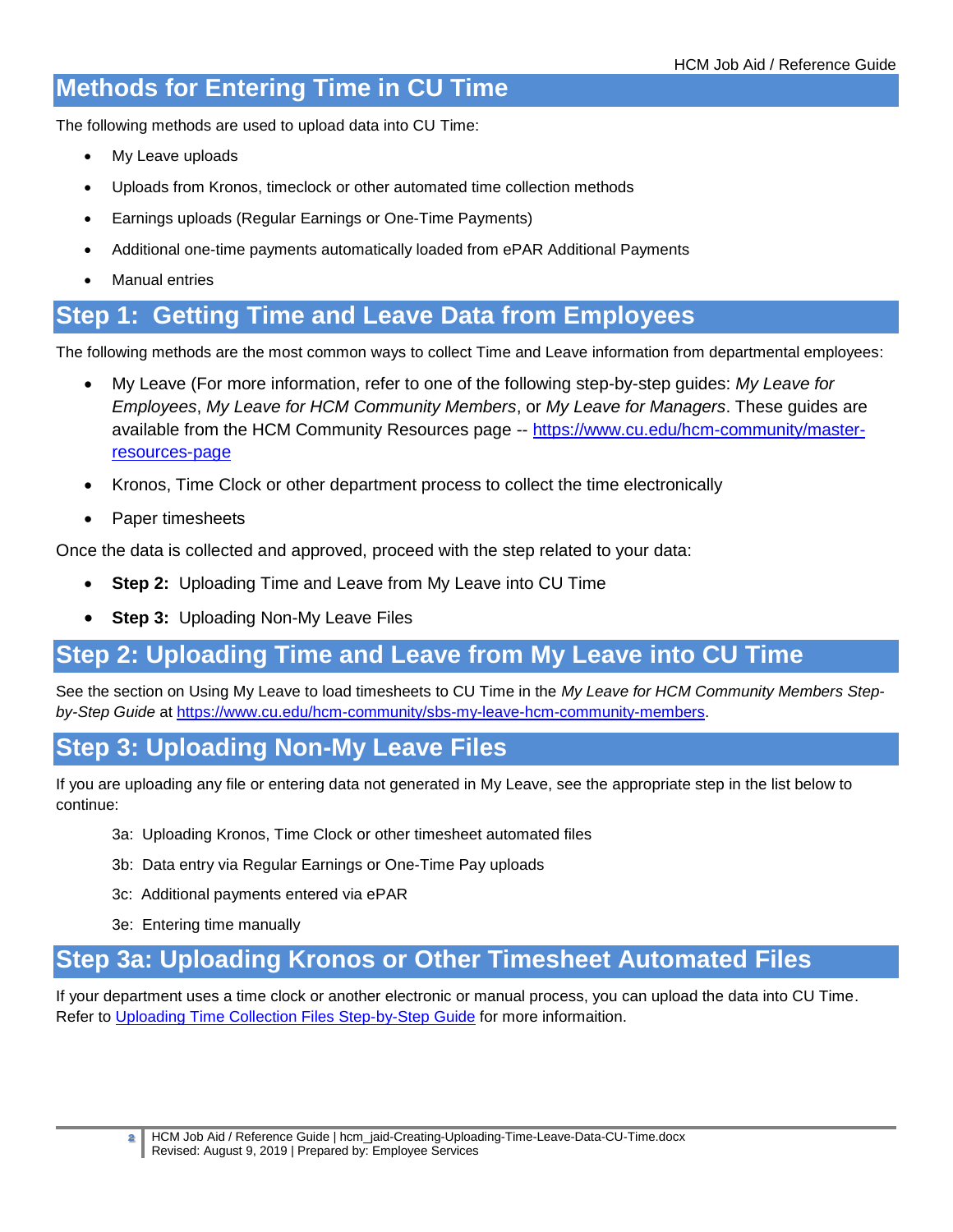## **Step 3b: Data Entry via Regular Earnings or One-Time Pay Uploads**

When you want to load multiple entries at once, you can create an earnings upload file. Refer to the Earnings Upload step-by-step guides and templates available at the following links:

- Regular Earnings uploads:
	- o Step-by-Step: [http://www.cu.edu/hcm-community/sbs-uploading-regular-earnings-time](http://www.cu.edu/hcm-community/sbs-uploading-regular-earnings-time-collection-files)[collection-files](http://www.cu.edu/hcm-community/sbs-uploading-regular-earnings-time-collection-files)
	- o Template: <https://www.cu.edu/hcm-community/cu-time-regular-earnings-template>
- One-Time Payment uploads:
	- o Step-by-Step: <http://www.cu.edu/hcm-community/sbs-uploading-cu-one-time-payments>
	- o Template: <https://www.cu.edu/hcm-community/one-time-payments-template>

Divide regular earnings and one-time payments into separate spreadsheets. The format for each is the same, but you cannot upload one-time payments through Regular Earnings Upload or vice-versa.

The earnings codes listed below are one-time pay and are NOT ALLOWED for Regular Earnings uploads. Use only in One Time Pay uploads.

#### **ONE TIME PAY CODES ONLY – DO NOT USE ON REGULAR EARNINGS UPLOADS**

| <b>CODE</b>                                        | <b>Description</b>             | <b>CODE</b>     | <b>Description</b>             |
|----------------------------------------------------|--------------------------------|-----------------|--------------------------------|
| ADP                                                | One Time Pay - Res and Student | <b>MVP</b>      | BeColorado Move Payment        |
| ALW                                                | Allowances - Uniforms          | МVТ             | Moving Expense - Taxable       |
| APF                                                | Additional Pay Flat            | <b>PPO</b>      | NonBase Building COLA/Merit    |
| AWR                                                | Awards - Taxable               | <b>REC</b>      | Recruitment Incentive Pay      |
| <b>BAM</b>                                         | BrusMus Imputed                | <b>REF</b>      | Referral Award                 |
| <b>BON</b>                                         | Bonus                          | <b>SEV</b>      | Severance                      |
| <b>CTI</b>                                         | Chinese Tax Imputed Income     | SP <sub>1</sub> | Stipend-Students except JC32xx |
| <b>CTR</b>                                         | Other Contracts                | <b>TPD</b>      | Temporary Pay Differential     |
| <b>DPD</b>                                         | Discretionary Pay Differential | ΠF              | Taxable Tuition FICA           |
| FSI                                                | <b>Food Services Incentive</b> | TTW             | Taxable Tuition Waiver         |
| HN <sub>1</sub>                                    | Honorarium - One Time Pymt     | <b>UOC</b>      | UPI On Call Incentive Pay      |
| <b>INC</b>                                         | Incentive Pay                  | <b>UPI</b>      | University Physicians Inc.     |
| LEG                                                | Med-Legal                      | VSI             | Voluntary Severance Incentive  |
| MVA                                                | Moving Expenses - Acard        | <b>WW</b>       | Weight Watchers Imputed Income |
| <b>MVN</b>                                         | Moving Expense - Non Taxable   |                 |                                |
| Grey fill: Employee Services use only. DO NOT USE. |                                |                 |                                |

After completing these steps, go to Step 4.

### **Step 3c: Additional Payments Entered via ePAR**

If you entered a payment through Document Collection> Additional Pay> One-Time Payment, upon approval, it will show up automatically in the CU Reported Time Summary. Recurring payments will not appear in CU Time, but will be added during payroll processing. Refer to the step-by-step guide at [https://www.cu.edu/hcm-community/sbs-additional-pay](https://www.cu.edu/hcm-community/sbs-additional-pay-entering-one-time-payment)[entering-one-time-payment](https://www.cu.edu/hcm-community/sbs-additional-pay-entering-one-time-payment) .

After completing these steps, go to Step 4.

**<sup>3</sup>** HCM Job Aid / Reference Guide | hcm\_jaid-Creating-Uploading-Time-Leave-Data-CU-Time.docx Revised: August 9, 2019 | Prepared by: Employee Services